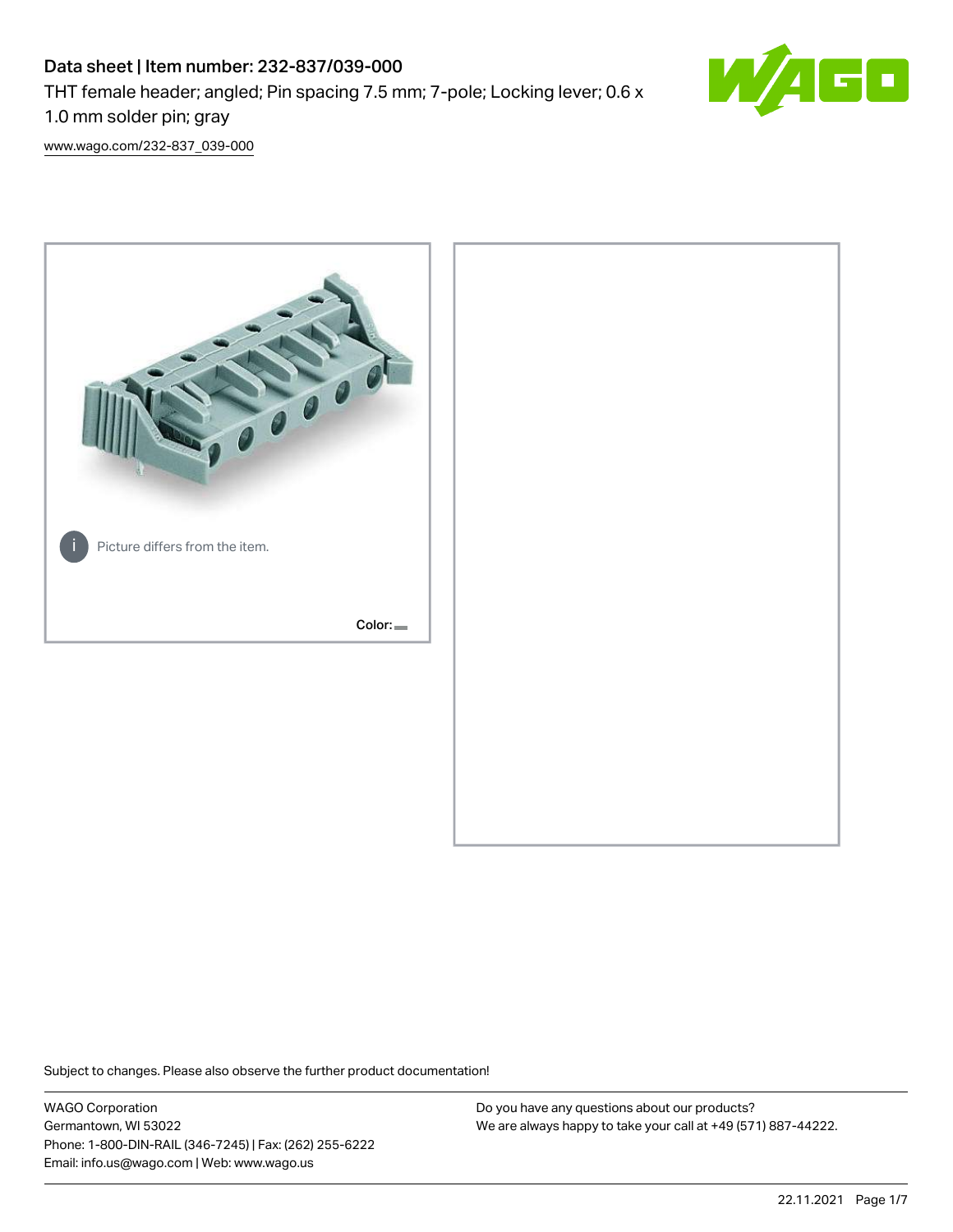

Dimensions in mm

 $L =$  (pole no.  $-1$ ) x pin spacing + 5 mm

Distance to first solder pin: 2.2 mm

2- to 3-pole female connectors – one latch only

#### Item description

- **Horizontal or vertical PCB mounting via straight or angled solder pins**
- For board-to-board and board-to-wire connections
- $\blacksquare$ Touch-proof PCB outputs
- $\blacksquare$ Easy-to-identify PCB inputs and outputs
- **Now With coding fingers**

Subject to changes. Please also observe the further product documentation!

WAGO Corporation Germantown, WI 53022 Phone: 1-800-DIN-RAIL (346-7245) | Fax: (262) 255-6222 Email: info.us@wago.com | Web: www.wago.us

Do you have any questions about our products? We are always happy to take your call at +49 (571) 887-44222.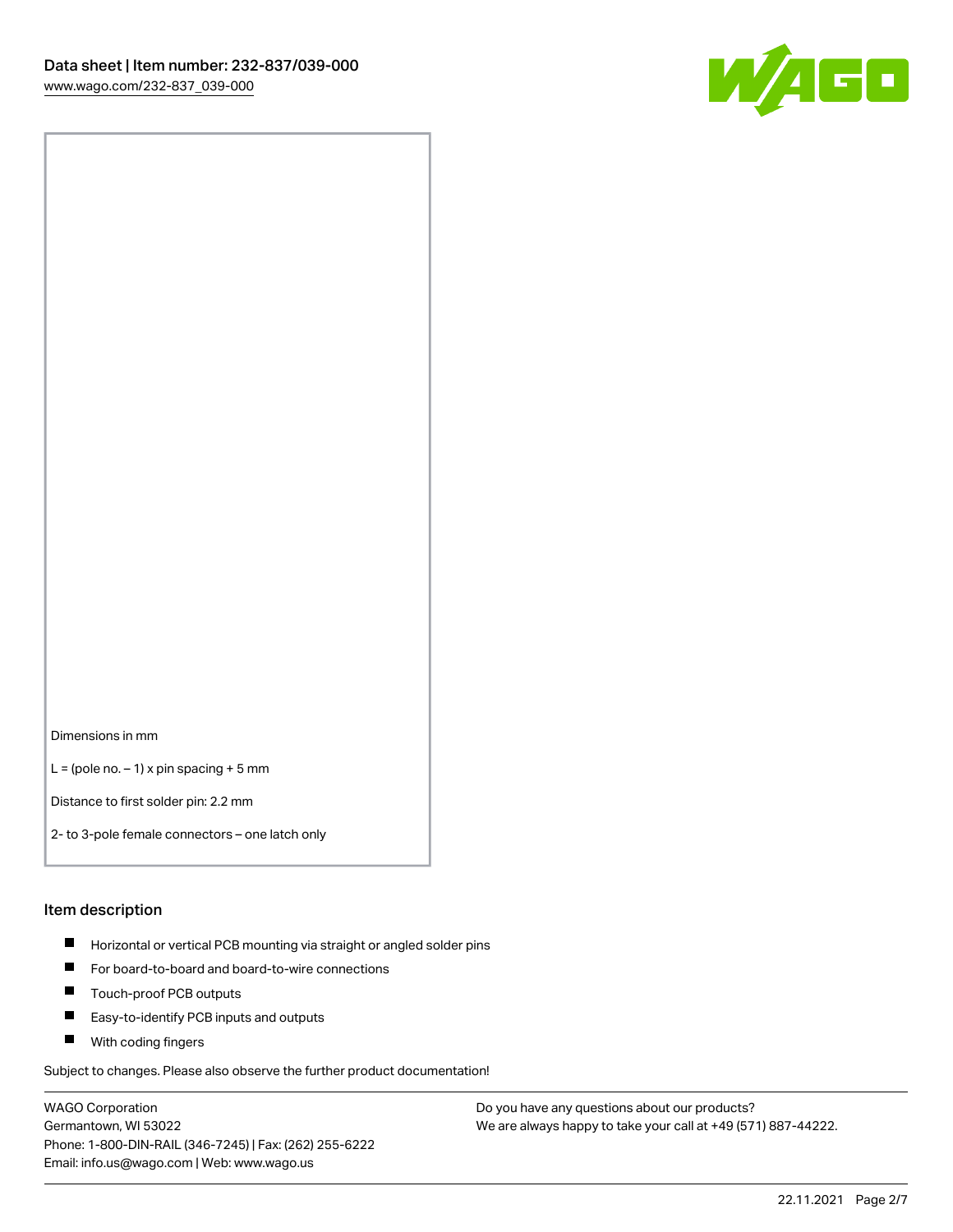

# Data

| Safety information 1 | The <i>MCS – MULTI CONNECTION SYSTEM</i> includes connectors<br>without breaking capacity in accordance with DIN EN 61984. When<br>used as intended, these connectors must not be connected<br>/disconnected when live or under load. The circuit design should<br>ensure header pins, which can be touched, are not live when<br>unmated. |
|----------------------|--------------------------------------------------------------------------------------------------------------------------------------------------------------------------------------------------------------------------------------------------------------------------------------------------------------------------------------------|
| Variants:            | Other pole numbers<br>3.8 mm pin projection for male headers with straight solder pins<br>Gold-plated or partially gold-plated contact surfaces<br>Other versions (or variants) can be requested from WAGO Sales or<br>configured at https://configurator.wago.com/                                                                        |

## Electrical data

## IEC Approvals

| Ratings per                 | IEC/EN 60664-1                                                       |
|-----------------------------|----------------------------------------------------------------------|
| Rated voltage (III / 3)     | 500 V                                                                |
| Rated surge voltage (III/3) | 6 <sub>k</sub> V                                                     |
| Rated voltage (III/2)       | 630 V                                                                |
| Rated surge voltage (III/2) | 6 <sub>k</sub> V                                                     |
| Nominal voltage (II/2)      | 1000V                                                                |
| Rated surge voltage (II/2)  | 6 <sub>k</sub> V                                                     |
| Rated current               | 12A                                                                  |
| Legend (ratings)            | (III / 2) $\triangleq$ Overvoltage category III / Pollution degree 2 |

## UL Approvals

| Approvals per                  | UL 1059 |
|--------------------------------|---------|
| Rated voltage UL (Use Group B) | 300 V   |
| Rated current UL (Use Group B) | 15 A    |
| Rated voltage UL (Use Group D) | 300 V   |
| Rated current UL (Use Group D) | 10 A    |

# Ratings per UL

| Rated voltage UL 1977 | 600 V |
|-----------------------|-------|
| Rated current UL 1977 |       |

Subject to changes. Please also observe the further product documentation!

| <b>WAGO Corporation</b>                                | Do you have any questions about our products?                 |
|--------------------------------------------------------|---------------------------------------------------------------|
| Germantown, WI 53022                                   | We are always happy to take your call at +49 (571) 887-44222. |
| Phone: 1-800-DIN-RAIL (346-7245)   Fax: (262) 255-6222 |                                                               |
| Email: info.us@wago.com   Web: www.wago.us             |                                                               |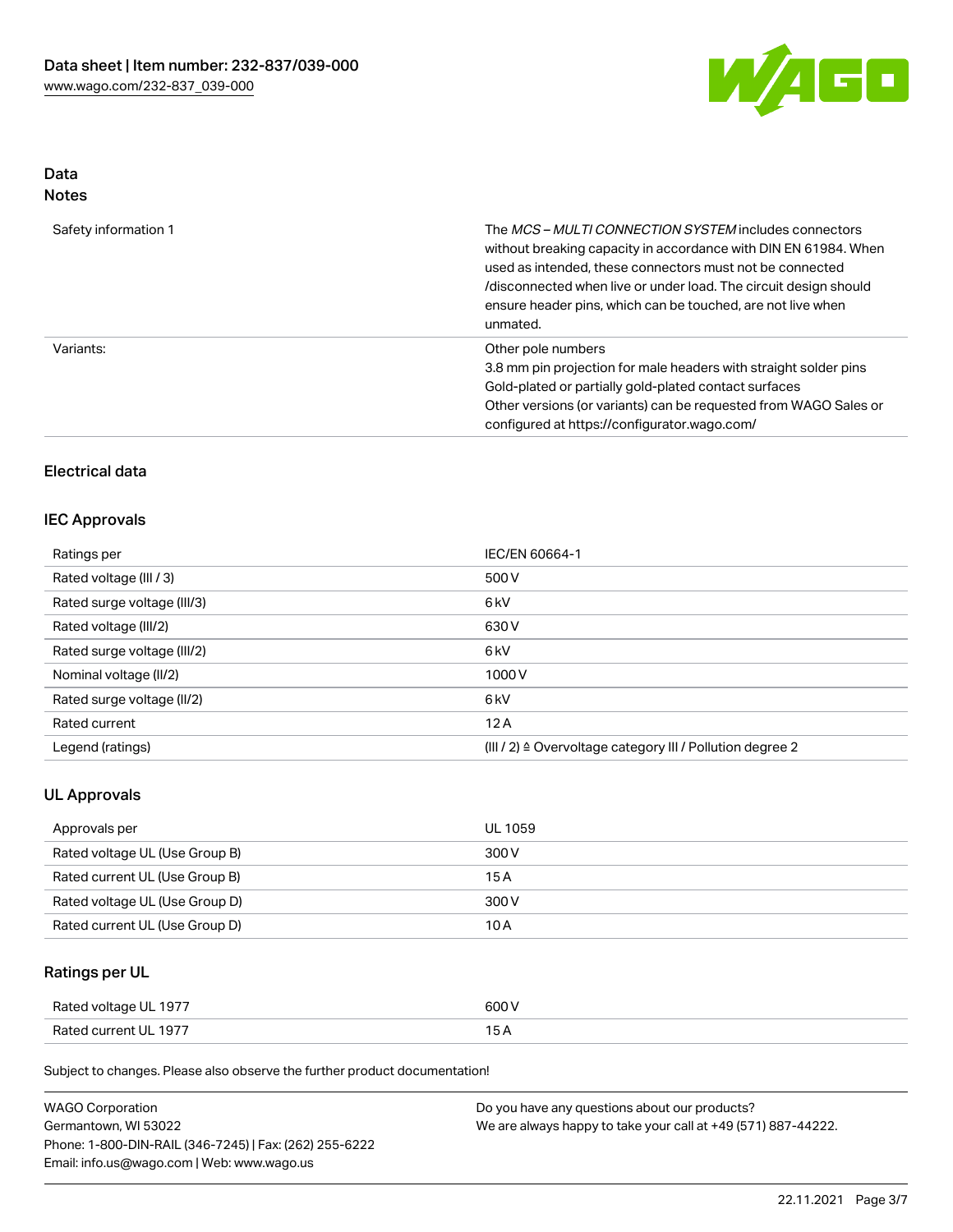

## CSA Approvals

| Approvals per                   | <b>CSA</b>           |
|---------------------------------|----------------------|
| Rated voltage CSA (Use Group B) | 300V                 |
| Rated current CSA (Use Group B) | 15A                  |
| Rated voltage CSA (Use Group D) | 300V                 |
| Rated current CSA (Use Group D) | 10A                  |
| <b>Connection data</b>          |                      |
| Total number of potentials      | $\overline{7}$       |
| Number of connection types      | 1                    |
| Number of levels                | 1                    |
| <b>Connection 1</b>             |                      |
| Number of poles                 | $\overline{7}$       |
| Physical data                   |                      |
| Pin spacing                     | 7.5 mm / 0.295 inch  |
| Width                           | 65.8 mm / 2.591 inch |
| Height                          | 16.6 mm / 0.654 inch |

| Height                               | 16.6 mm / 0.654 inch       |
|--------------------------------------|----------------------------|
| Height from the surface              | 11.6 mm / 0.457 inch       |
| Depth                                | 18.25 mm / 0.719 inch      |
| Solder pin length                    | 5 mm                       |
| Solder pin dimensions                | $0.6 \times 1$ mm          |
| Drilled hole diameter with tolerance | $1.3$ <sup>(+0.1)</sup> mm |

# Plug-in connection

| Contact type (pluggable connector) | Female header |
|------------------------------------|---------------|
| Connector (connection type)        | for PCB       |
| Mismating protection               | No            |
| Mating direction to the PCB        | 0°            |
| Locking of plug-in connection      | locking lever |

## PCB contact

| <b>PCB Contact</b>     |                                            |
|------------------------|--------------------------------------------|
| Solder pin arrangement | over the entire female connector (in-line) |

Subject to changes. Please also observe the further product documentation!

| <b>WAGO Corporation</b>                                | Do you have any questions about our products?                 |
|--------------------------------------------------------|---------------------------------------------------------------|
| Germantown. WI 53022                                   | We are always happy to take your call at +49 (571) 887-44222. |
| Phone: 1-800-DIN-RAIL (346-7245)   Fax: (262) 255-6222 |                                                               |
| Email: info.us@wago.com   Web: www.wago.us             |                                                               |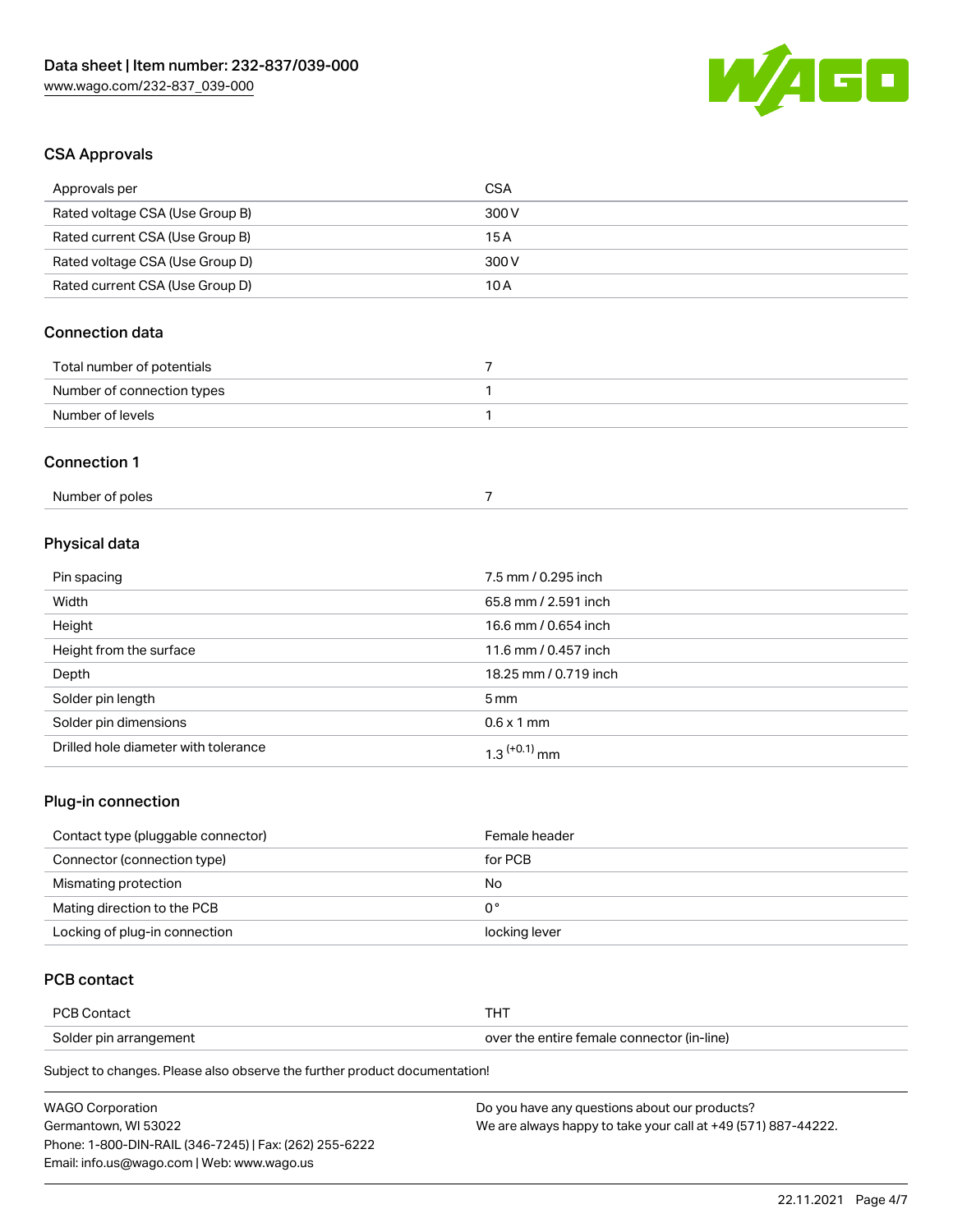

Number of solder pins per potential 1

#### Material data

| Color                       | gray             |
|-----------------------------|------------------|
| Material group              |                  |
| Insulation material         | Polyamide (PA66) |
| Flammability class per UL94 | V0               |
| Contact material            | Copper alloy     |
| Contact plating             | tin-plated       |
| Fire load                   | 0.176 MJ         |
| Weight                      | 8.5g             |

### Environmental requirements

| Limit temperature range<br>. | . +85 °C<br>-60 |  |
|------------------------------|-----------------|--|
|------------------------------|-----------------|--|

## Commercial data

| Product Group         | 3 (Multi Conn. System) |
|-----------------------|------------------------|
| PU (SPU)              | 25 Stück               |
| Packaging type        | box                    |
| Country of origin     | DE                     |
| <b>GTIN</b>           | 4045454397258          |
| Customs tariff number | 85366990990            |

## Approvals / Certificates

#### Ship Approvals

| Logo | Approval                                                | <b>Additional Approval Text</b> | Certificate<br>name                |
|------|---------------------------------------------------------|---------------------------------|------------------------------------|
| ABS  | <b>ABS</b><br>American Bureau of Shipping               | -                               | $19-$<br>HG15869876-<br><b>PDA</b> |
|      | <b>DNV GL</b><br>Det Norske Veritas, Germanischer Lloyd | $\overline{\phantom{0}}$        | TAE000016Z                         |

#### UL-Approvals

| Logo | Approval                       | Additional Approval Text | Certificate<br>name |
|------|--------------------------------|--------------------------|---------------------|
|      | UR                             | <b>UL 1059</b>           | E45172              |
|      | Underwriters Laboratories Inc. |                          |                     |

Subject to changes. Please also observe the further product documentation!

| <b>WAGO Corporation</b>                                | Do you have any questions about our products?                 |
|--------------------------------------------------------|---------------------------------------------------------------|
| Germantown, WI 53022                                   | We are always happy to take your call at +49 (571) 887-44222. |
| Phone: 1-800-DIN-RAIL (346-7245)   Fax: (262) 255-6222 |                                                               |
| Email: info.us@wago.com   Web: www.wago.us             |                                                               |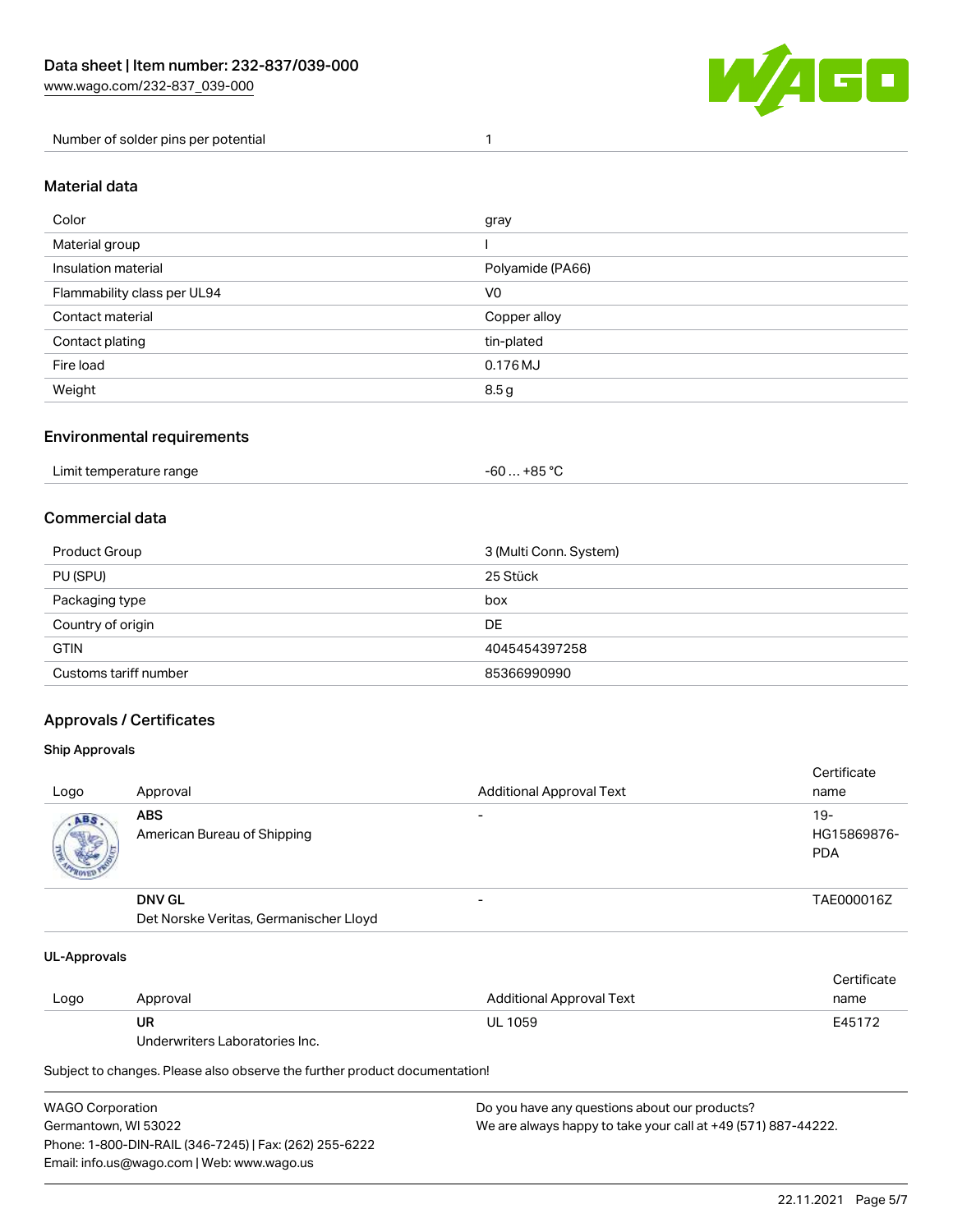